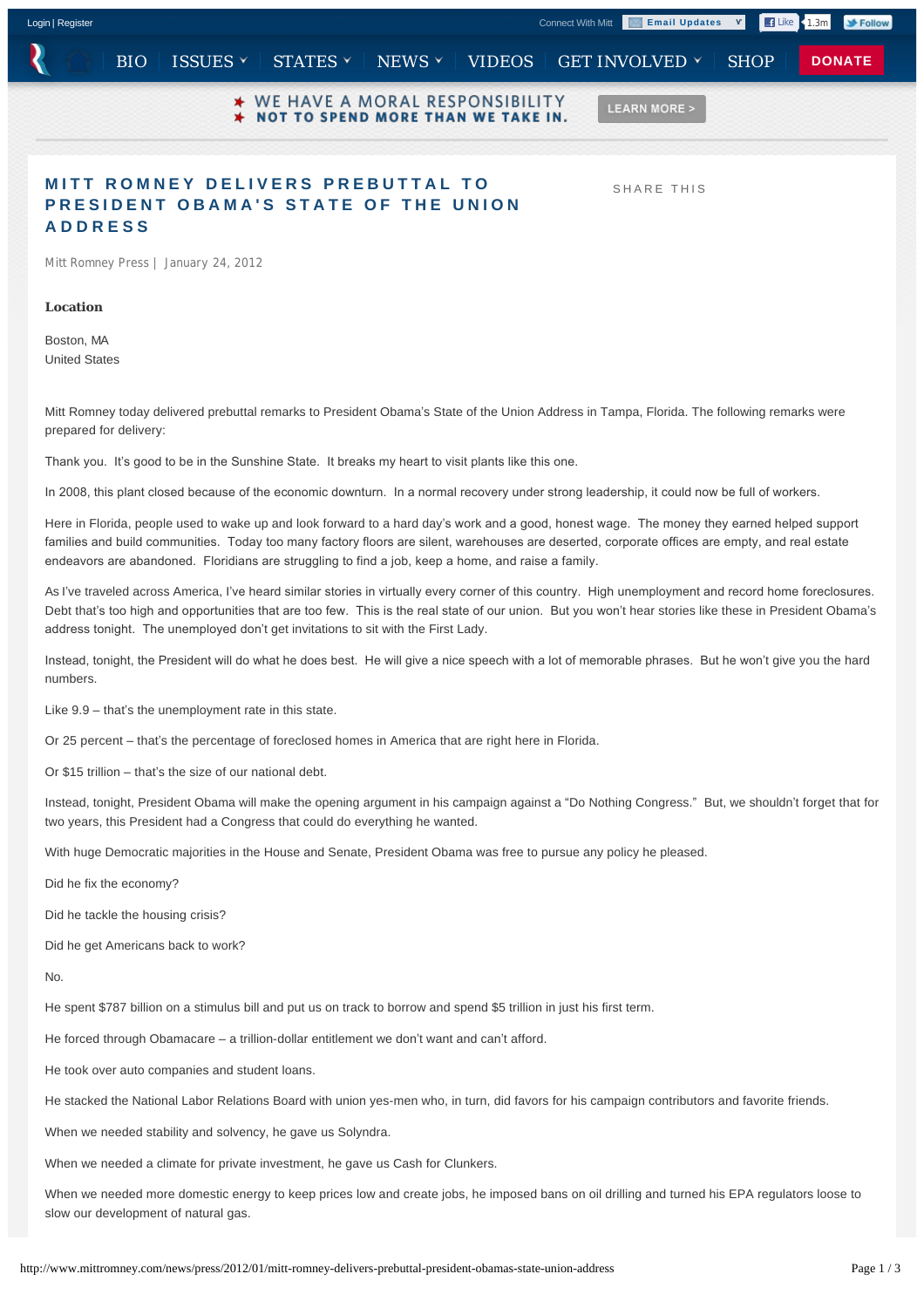He's spearheaded one of the largest expansions of government in American history. And he's paying for it with money borrowed from China.

Three years ago, we measured Candidate Obama by his hopeful promises and slogans.

Today, President Obama has amassed an actual record of debt, decline, and disappointment.

This President's agenda made these troubled times last longer. He and his allies made it harder for the economy to recover.

Instead of solving the housing crisis and getting Americans back to work, President Obama has been building a European-style welfare state. He has pushed for a second stimulus and deep cuts to our national defense. He's asking the American people for another trillion dollars – and another term in office.

He keeps telling people, "We can't wait." To which I say, "Yes, we can."

Tonight, the President will deliver his State of the Union. But make no mistake: What he's really offering are partisan planks for his re-election campaign.

The President has been telling people that his agenda will create an economy that's "built to last."

Well, let's talk about what has lasted.

What has lasted is unemployment above 8% for 35 straight months. What will last is almost as much debt in four years as all the prior presidents combined. What will last are home values that are too low and foreclosure rates that are too high. And a legacy of debt that will imperil future generations.

What is critical is that we make today Barack Obama's last State of the Union.

The President's agenda sounds less like "built to last" and more like doomed to fail. What he's proposing is more of the same: more taxes, more spending, and more regulation. And all of his proposals involve "big" government and "big" price tags.

Tonight, we'll also be treated to more divisive rhetoric from a desperate campaigner-in-chief. It's shameful for a President to use the State of the Union to divide our nation. And someone ought to tell him: In order for the economy to truly "work for everyone," everyone needs to be working.

But more than anything, I expect the President will take this opportunity to take another victory lap. In big speeches, he tends to tell tall tales about an America that's thriving on his watch.

In 2010, he announced that "the worst of this economic storm has passed." I know the people of Tampa don't believe that. Today, 24 million Americans are struggling for work. 2.8 million Americans have lost their homes. But President Obama believes he ranks among the four best presidents in history.

Here in Florida, you know better. You know that this President has run out of ideas. He's run out of excuses. And, with your help, 2012 will be the year he runs out of time.

If tonight were the first message to Congress in a Romney administration, I'd have the courage to tell the American people how it is and tell Congress what we really need to do. I wouldn't spend my time blaming others for how we got in this mess; I'd explain how we're going to get out of it. I'd use the State of the Union to lay out an agenda that will get our country back on track and get our fiscal house in order.

My agenda would make government simpler, smaller, and smarter.

As President, I will repeal unnecessary regulations and restore our good credit rating.

I will reduce tax rates and simplify the tax code, especially for middle-income Americans.

I will streamline regulation, ensure the prompt review of projects, and order agencies to focus on economic growth. The Keystone Pipeline is a real "shovel-ready" project that would put 20,000 Americans back to work. Three years of review is long enough. The President was wrong to reject it. I will approve it.

I will open up new markets for American goods, and open up our lands so that we can finally develop our energy resources. A revolution in drilling for natural gas has opened up new supplies that will create American jobs, provide affordable energy, and offer our manufacturers a competitive edge. My administration will support the development of these resources, not find excuses to stand in the way.

If I were speaking to Congress tonight, I'd note that it's now been one thousand days since the Senate last passed a budget. That's irresponsible. It's unacceptable. And, as President, I will cut spending, cap spending, and finally balance the budget.

I would pledge to do all that a President can to get America working again. When it comes to the economy, my highest priority would be worrying about your job, not saving my own.

As President, I will reverse the Obama-era defense cuts. I believe a strong America must – and will – lead the future. I will insist on a military so powerful that no one would ever think of challenging it.

That is the State of the Union I would deliver tonight. My plans protect our freedom and preserve opportunity. They reflect common-sense solutions and conservative values. And, over the past seven months, that agenda has rallied millions of Americans to our cause.

Our campaign is about more than replacing a President; it is about saving the soul of America. This election is a choice between two very different